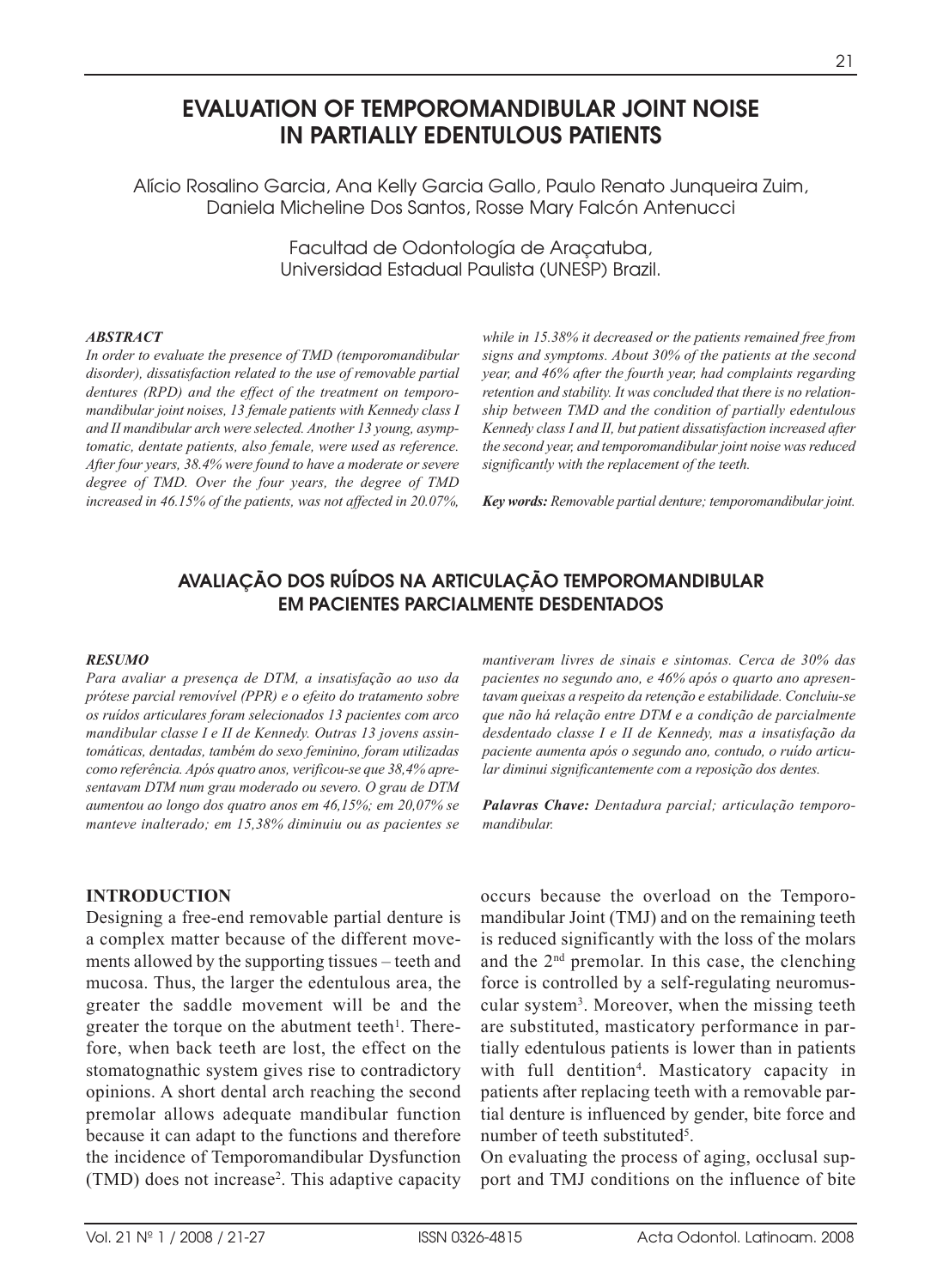force. Ikebe et al.<sup>6</sup> found that bite force decreased with age and this decrease was more related to the deterioration of occlusal surface than to aging itself. Tooth loss produces an overload on the TMJs and favors the development of alterations in joint structures, becoming more evident as age increases, mainly in patients with arthritis<sup>7</sup>. By means of histological studies of temporomandibular joints in young adults, Pullinger et al.<sup>8</sup> also found that the thickness of the joint tissue in the condyles ranged from 0.21 to 0.41 mm, and the smallest thickness was found in individuals lacking molar support. The authors concluded that the loss of molars produced an increase in compressive load in the anterosuperior condylar region; nevertheless, it did not always produce degeneration.

The removal of the occlusive support of the first and second molar produced an average cranial displacement of the condyle of 0.56 mm<sup>9</sup>. This posterior position of the condyle often allows compression at the posterior edge of the disc, which allows displacement of the joint disc and the appearance of joint noise at the beginning of mouth opening and the end of closing $10$ . By analyzing the TMJ noises, Ögütcen-Toller<sup>11</sup> showed that clicking and crepitation are signs of joint disorder, with clicking indicating disc displacement with reduction, and crepitation indicating degenerative disease.

On the other hand, the loss of posterior teeth does not increase the risk of TMD, and tooth replacement does not improve the function $12$ . These results contradict those cited by Luder<sup>13</sup>, who says that degenerative alteration in the TMJ depends on a mechanical factor, which occurs, particularly, with the loss of posterior teeth.

There is noise in 44.3% of partially edentulous patients (Kennedy Class I and II); with greater incidence in bilateral edentulous patients, occurring at the end of mouth opening and the beginning of mandible elevation in 55.7% of the cases14. In unilateral edentulous patients, clicking is more frequent on the side of the free end 15. In other studies of totally edentulous patients, joint noise was reported as rare. However, when noise is present, it is of the crepitation type and related to the erosive alteration of the shape of the joint surface<sup>16</sup>.

Studies by Ciancaglini et al.<sup>17</sup> show that 60.2% of patients with loss of occlusal support suffer functional disturbances and/or temporomandibular dysfunction and these findings suggest that occlusal support is a relevant factor in mastication and development of TMD.

Although some authors 3,4,12 suggest that posterior tooth replacement does not prevent TMD from developing, the results found by other authors<sup>9,13</sup> show that the absence of the posterior mandibular teeth can accelerate the development of degenerative joint diseases in the TMJ.

Because joint noise is one of the first signs of intrajoint disorder and its origin is a highly controversial issue in literature, this study seeks to assess: 1) presence of TMD in Kennedy class I and II patients; 2) the percentage of dissatisfaction due to the prolonged use of removable partial denture; and 3) the effect of treatment by replacing posterior mandibular teeth on controlling joint noise.

## **MATERIALS AND METHODS**

For this study, 26 female patients were selected. Thirteen of them had Kennedy class I and II mandibular arch and were 38 to 70 years old (average age approximately 55 years). The 13 remaining patients were used as a control group, and were young, asymptomatic, dentate women, averaging 24 years of age. The determining conditions for selecting the patients for the control group were Angle class I occlusion and absence of signs and symptoms of TMD.

The patients in the experimental group underwent clinical and radiographic examination, and joint vibration analysis. The clinical examination consisted of two phases: history taking and physical examination. History was taken using the Fonseca et al.18 questionnaire to determine the degree of temporomandibular disorder.

The physical examination consisted of intra and extra-oral inspection. The extra-oral examination determined patients' ability to move the mandible sideways, mouth opening capacity and the trajectory of mandibular movements. After that, the muscles of mastication and of the temporomandibular joint were palpated to identify sensitive areas and joint noises. During the intra-oral inspection, hygiene, number and distribution of abutment teeth and the quality of the alveolar edge and mucosa were evaluated.

The patients had a periapical radiographic examination to evaluate the condition of the abutment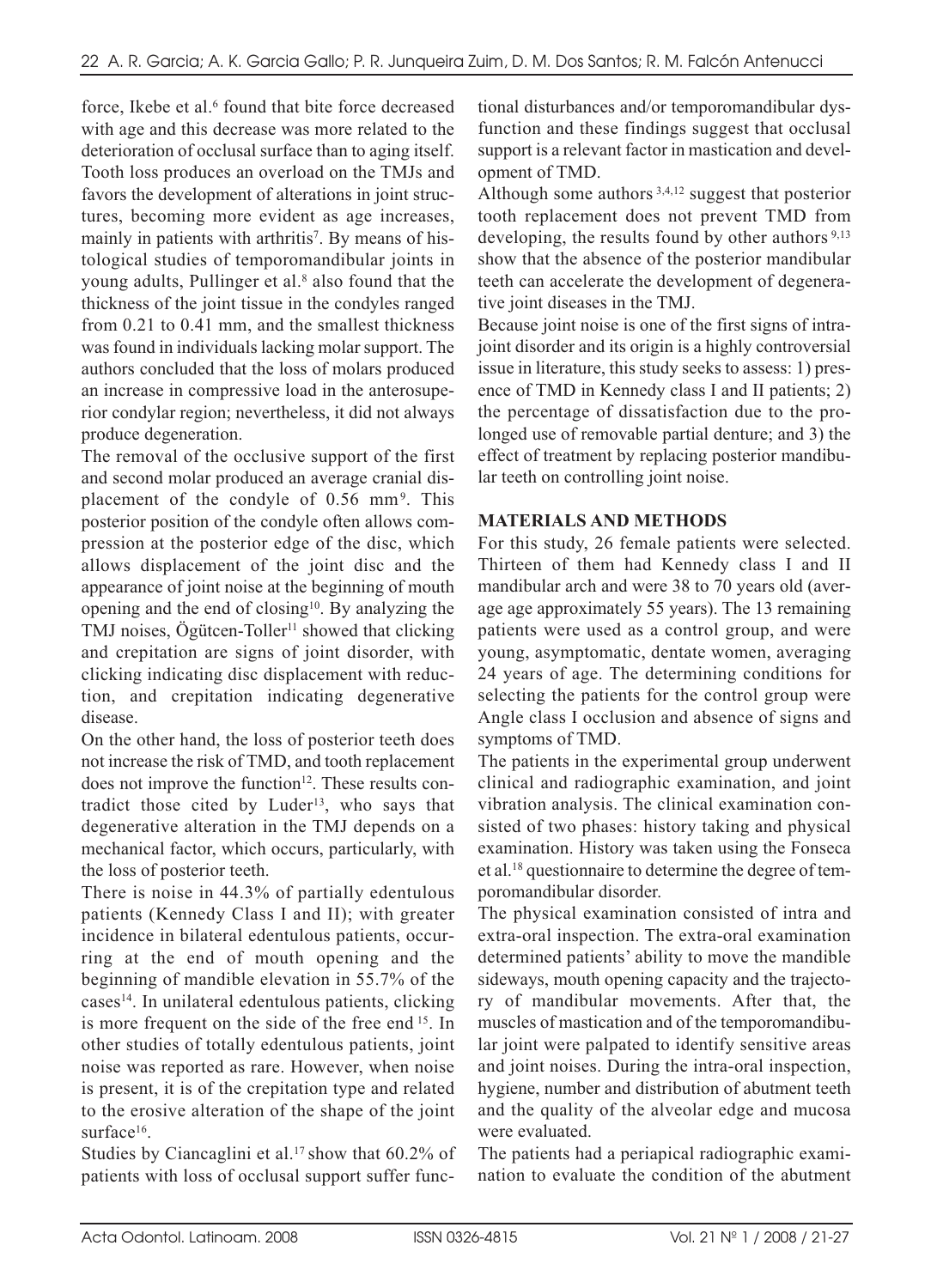



*Fig. 1: Front and lateral view of the patient with transducers installed on temporomandibular joints.*

*Fig. 2: Joint vibration analysis record: 1, mandible opening cycle; 2, closing cycle; 3, vibration corresponding to occlusal contact; 4, joint noise at beginning of closing.*

teeth and the degree of bone implantation, and periapical and crown conditions.

After screening, the patients from the control and experimental groups underwent a joint vibration analysis to evaluate the presence and loudness of the joint noises. Transducers (piezoelectric accelerometer) were placed on the TMJs, connected to a compatible computer with SonoPAK/I software installed (System-Bio-Research, INC, Milwaukee, Wisconsin) (Fig. 1).

Once the transducers were in place, the patient was asked to open her mouth wide, and the interincisal distance was measured with a ruler in millimeters and used to calibrate the device. Then the patient was guided to make opening and closing mandibular movements following a cursor on the computer screen. When the synchronization of the movement was confirmed, the record was accepted and recorded on hard and floppy discs.

To ensure that the record was accurate, it was observed on screen, to check that the vibration corresponding to occlusal contact was located in the transition area between mouth opening and closing (Fig. 2).

The analysis was repeated three times for each patient, in four different cycles, and the average loudness of joint noise was measured in Hertz, during the initial phase of the treatment.

Then the patients in the experimental group underwent occlusal treatment by having their missing teeth replaced with the removable partial denture (RPD). All the dentures were made with corrective impression of the edentulous area using the altered cast technique.

One year after joining the study, the patients underwent further clinical examinations and joint vibration analysis, which were repeated two and four years after treatment. The results were recorded in tables and subject to statistical calculation. The normality test revealed a non-normal distribution, and a nonparametric test was required. The Kruskal Wallis test was selected, applying a 5% significance level.

### **RESULTS**

After four years, about 30.76% of the patients wore the RPD at night. Only one patient stopped wearing the denture, after a fracture in the clinical crown of the abutment tooth. Thirty per cent of the patients in the second year, and 46% after the fourth year complained about retention and stability (Table 1). Clinical evaluation showed that after four years, five patients (38.4%) had moderate or severe TMD with signs and symptoms indicating the need for treatment. The degree of TMD was found to have increased in six patients (46.15%), remained unchanged in three patients (20.07%), decreased in only two patients (15.38%), while another two patients remained free from TMD symptoms throughout the control period.

Although it was recommended that patients should not wear dentures while sleeping, nearly 31% did so. Joint noise was found to decrease progressively over the time that RPDs were used, as shown in Table 2. Vibrations were more frequent towards the end of mouth opening and closing. At the beginning of the treatment, all the patients had some degree of TMJ vibration. After one year of use, only one patient (7.69%) had no TMJ noise. In the second year, five patients (38.46%), and after four years, six patients (46.15%) had no TMJ noise.

At the first visit, only two patients had joint noise greater than 100 Hz. In most of the study group,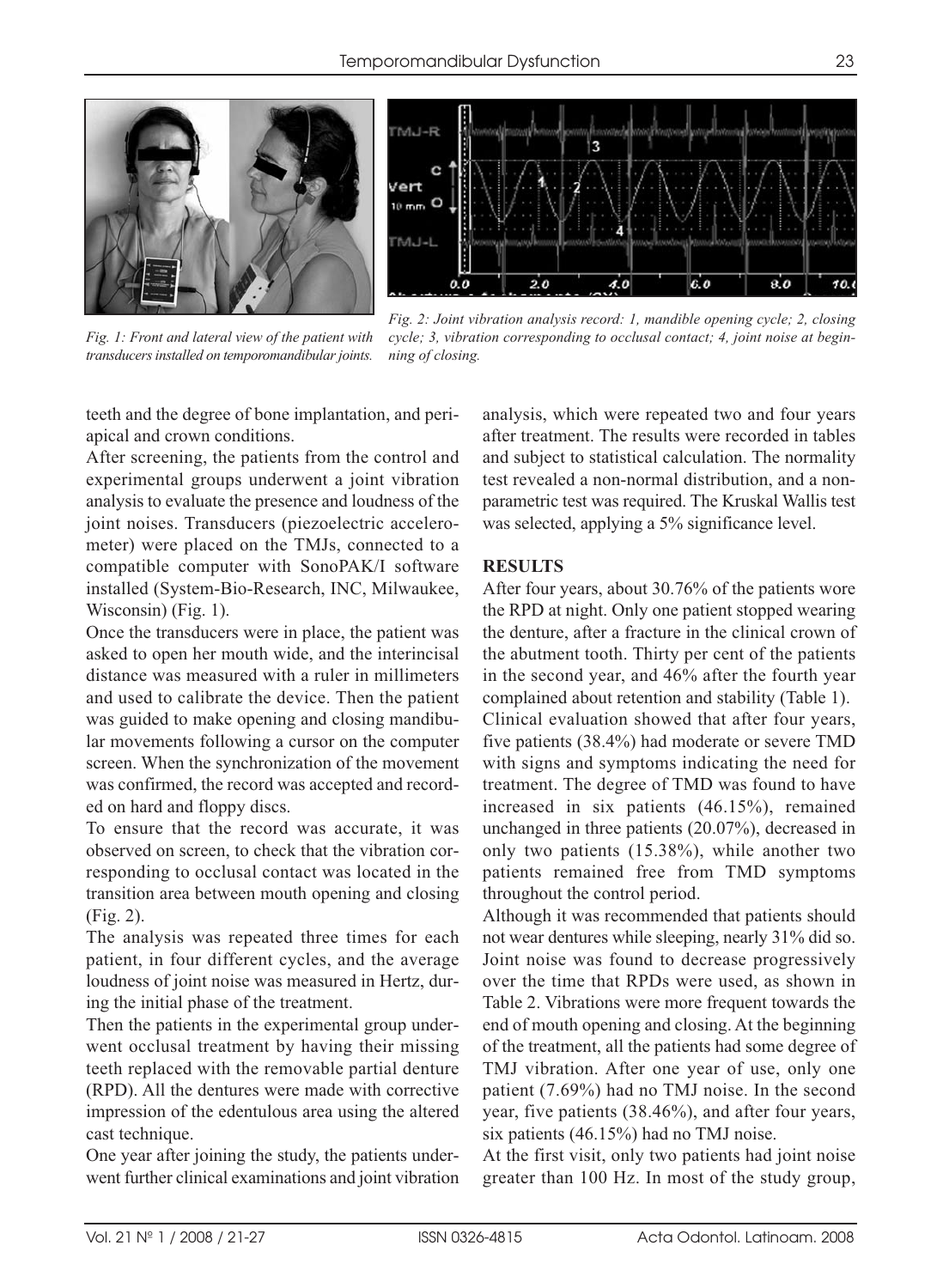| TABLE 1. Clinical evaluation of the degree of Temporomandibular Dysfunction (TMD) and the<br>information regarding the removable partial denture at the first visit (FV) and after 4 years. |                |               |                                                                              |           |                                |                                     |              |  |  |
|---------------------------------------------------------------------------------------------------------------------------------------------------------------------------------------------|----------------|---------------|------------------------------------------------------------------------------|-----------|--------------------------------|-------------------------------------|--------------|--|--|
| <b>PAT</b>                                                                                                                                                                                  | <b>CLASS</b>   |               | PRESENCE OF TMD                                                              |           | <b>USE AT</b>                  |                                     |              |  |  |
|                                                                                                                                                                                             |                | <b>FV</b>     | 4<br><b>YEARS</b>                                                            | <b>FV</b> | $\overline{2}$<br><b>YEARS</b> | <b>AFTER 4</b><br><b>YEARS</b>      | <b>NIGHT</b> |  |  |
| 2                                                                                                                                                                                           | <b>I-MAND</b>  | <b>SLIGHT</b> | <b>SEV</b>                                                                   | <b>No</b> | <b>No</b>                      | <b>No</b>                           | <b>No</b>    |  |  |
| 3                                                                                                                                                                                           | <b>II-MAND</b> | <b>SLIGHT</b> | <b>SLIGHT</b>                                                                | <b>No</b> | <b>No</b>                      | <b>No</b>                           | <b>No</b>    |  |  |
| 5                                                                                                                                                                                           | <b>II-MAND</b> | <b>SLIGHT</b> | N-TMD                                                                        | <b>No</b> | <b>No</b>                      | Does not use<br>mandibular          | <b>No</b>    |  |  |
| 10                                                                                                                                                                                          | <b>II-MAND</b> | <b>SLIGHT</b> | <b>MOD</b>                                                                   | <b>No</b> | Slight<br>Movement             | Lost<br>Retention                   | Yes          |  |  |
| 15                                                                                                                                                                                          | <b>I-MAND</b>  | <b>SLIGHT</b> | <b>SLIGHT</b>                                                                | <b>No</b> | <b>No</b>                      | <b>No</b>                           | <b>No</b>    |  |  |
| 16                                                                                                                                                                                          | <b>II-MAX</b>  | N-TMD         | <b>SLIGHT</b>                                                                | <b>No</b> | No                             | <b>No</b>                           | <b>No</b>    |  |  |
| 26                                                                                                                                                                                          | <b>I-MAND</b>  | N-TMD         | <b>MOD</b>                                                                   | <b>No</b> | Slight<br>Movement             | No retention                        | <b>No</b>    |  |  |
| 34                                                                                                                                                                                          | <b>II-MAND</b> | <b>SLIGHT</b> | N-TMD                                                                        | <b>No</b> | <b>No</b>                      | <b>No</b>                           | Yes          |  |  |
| 48                                                                                                                                                                                          | <b>I-MAND</b>  | N-TMD         | N-TMD                                                                        | <b>No</b> | <b>No</b>                      | No retention                        | Yes          |  |  |
| 54                                                                                                                                                                                          | <b>II-MAND</b> | <b>SLIGHT</b> | <b>MOD</b>                                                                   | <b>No</b> | Slight<br>Movement             | <b>Discomfort</b><br>(at the clasp) | <b>No</b>    |  |  |
| 62                                                                                                                                                                                          | <b>I-MAND</b>  | <b>SLIGHT</b> | <b>MOD</b>                                                                   | <b>No</b> | Slight<br>Movement             | Lack of<br>stability                | <b>No</b>    |  |  |
| 79                                                                                                                                                                                          | <b>II-MAND</b> | N-TMD         | N-TMD                                                                        | <b>No</b> | <b>No</b>                      | <b>No</b>                           | Yes          |  |  |
| 81                                                                                                                                                                                          | <b>I-MAND</b>  | <b>SLIGHT</b> | <b>SLIGHT</b>                                                                | <b>No</b> | <b>No</b>                      | <b>No</b>                           | <b>No</b>    |  |  |
| $PAT =$ Patient<br>MAND.= Mandibular<br>N-TMD = No Temporomandibular Dysfunction                                                                                                            |                |               | $TMD = Temporomandibular Dysfunction$<br>$FV = First Visit$<br>$MOD = Model$ |           |                                |                                     |              |  |  |

vibrations ranged from 9.8 to 67.3 Hz in the opening cycle and 10.8 to 60 Hz during mouth closing. Statistical analysis showed that at the beginning of opening there was a significant difference ( $p \leq 0.05$ ) between the vibrations recorded at the first visit and those recorded after the first year of wearing the denture. No difference was found for the second and fourth years (Table 2).

There was no statistically significant difference in the middle of opening, beginning and middle of closing when we compared the vibration recorded at the first visit to the vibration recorded in the first, second and fourth years. At the end of opening and end of closing, vibrations decreased over the years. The difference between the first visit and the first year of denture use was not significant; however, as from the second year, the difference was significant. The noises both at the end of opening and the end of closing had significantly different values at the first visit compared to the asymptomatic dentate group (Table 2).

In the dentate patients of the control group, no joint noise was found during the clinical examination.

Nevertheless, the joint vibration analysis identified average joint vibrations of 3.5 Hz in five patients (38.46%), which were recorded in several positions of the mouth opening and closing cycles (Table 2).

## **DISCUSSION**

There are several problems to solve regarding freeend removable partial dentures. Firstly, despite the recommendation to remove dentures for sleeping at night, a variable percentage of patients wore their dentures continually. Some authors, such as Chandler & Brudilk <sup>19</sup> believe that the rate of continuous use is as high as 70 to 80%, while others, such as Vanzeveren et al.  $20$  say it is 25 to 30%, a percentage similar to the 30.7% found for patients in this study. Secondly, there is more saddle movement due to the difference in resilience of the alveolar edge and the abutment tooth. Moreover, the alveolar bone tissue support suffers resorption, increasing its movement during mastication. The effect of this movement was evaluated in a study by Igarashi et al.21, who found that the increase in stress on the neighboring tooth is nearly 40% when malleable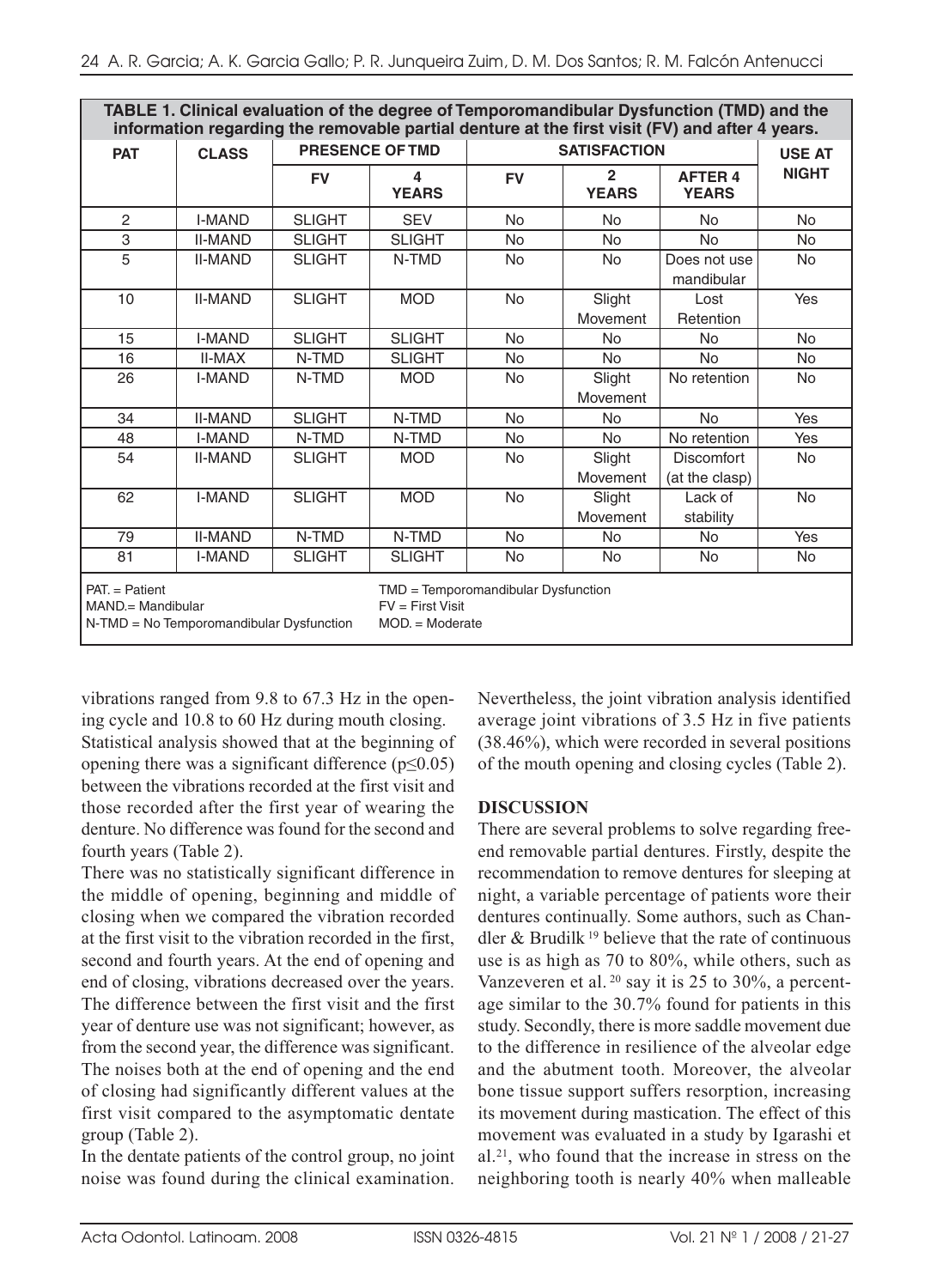| $\cdots$ $\cdots$ $\cdots$<br>13 asymptomatic dentate patients in the control group. |                  |          |               |          |            |      |                  |          |               |          |            |      |
|--------------------------------------------------------------------------------------|------------------|----------|---------------|----------|------------|------|------------------|----------|---------------|----------|------------|------|
| <b>CONTROL</b>                                                                       | <b>OPENING</b>   |          |               |          |            |      | <b>CLOSING</b>   |          |               |          |            |      |
| <b>TIME</b>                                                                          | <b>BEGINNING</b> |          | <b>MIDDLE</b> |          | <b>END</b> |      | <b>BEGINNING</b> |          | <b>MIDDLE</b> |          | <b>END</b> |      |
|                                                                                      |                  | R        |               | R        |            | R    |                  | R        |               | R        |            | R    |
| <b>FIRST VISIT</b>                                                                   | $\Omega$         | $\Omega$ | 1.0           | 2.5      | 56.4       | 35.1 | $\Omega$         | $\Omega$ | $\Omega$      | $\Omega$ | 23.9       | 16.3 |
| (A)                                                                                  | A                | A        | A             | A        | A          | A    | A                | A        | A             | A        | A          | A    |
| <b>1st YEAR</b>                                                                      | 6.6              | 6.50     | $\Omega$      | $\Omega$ | 40.1       | 39.4 | $\Omega$         | $\Omega$ | $\Omega$      | $\Omega$ | 52.7       | 13.1 |
| (B)                                                                                  | a                | a        | A             | A        | A          | A    | A                | A        | A             | A        | A          | A    |
| 2nd YEAR                                                                             | $\Omega$         | 0        | 0.8           | 1.3      | 17.0       | 16.0 | $\Omega$         | $\Omega$ | $\Omega$      | $\Omega$ | 11.6       | 5.1  |
| (C)                                                                                  | A                | A        | A             | A        | a          | a    | A                | A        | A             | A        | a          | a    |
| 4th YEAR                                                                             | $\Omega$         | $\Omega$ | $\Omega$      | $\Omega$ | 16.7       | 8.5  | $\Omega$         | $\Omega$ | $\Omega$      | $\Omega$ | 4.4        | 2.2  |
| (D)                                                                                  | A                | A        | A             | A        | a          | a    | A                | A        | A             | A        | a          | a    |
| <b>ASYMPT</b>                                                                        | 1.3              | 0.9      | 0.5           | 1.0      | 1.0        | 0.7  | $\Omega$         | 1.1      | $\Omega$      | $\Omega$ | 3.4        | 2.2  |
| <b>DENTATE</b>                                                                       | A                | A        | A             | A        | a          | a    | A                | A        | A             | A        | a          | a    |
|                                                                                      |                  |          |               |          |            |      |                  |          |               |          |            |      |

# **TABLE 2. Average vibrations recorded at the beginning, middle and end of mouth opening of the 13 patients at the first visit and after 1, 2 and 4 years' treatment, and of the**

**Analysis among columns: Upper and lower case letters show significant statistical differences among groups.**  $L = Left$  R = Right

ASYMPT DENTATE = Asymptomatic dentate

wire clasps are used, 58% with Ackers clasps and 80% with retainers on telescopic crowns. The patients observed in this study used Roach clasps, and although they were adequate, as time went by, the torque induced a certain degree of mobility in the abutment tooth due to the resorption of the alveolar bone support<sup>22</sup>. Only one patient in this study had a fracture of the tooth's clinical crown. In this case, in addition to the crown having a filling, the use of the denture enabled a more intensive induction of the torque on the abutment tooth due to bone resorption.

When the clasp arm induces torque on the abutment tooth, in addition to the destruction of support tissues, there may be a loss in clasping function that retains the denture and keeps it stable. In this regard, it was found that after the second year of use, 30.7%, and after the fourth year, 46% of the patients in this study complained of lack of denture retention and stability. To avoid these alterations, both in support tissues and in clasp retention capacity, denture rebasing was needed within an average of three years. After this control period without periodical readjustment of the base, nearly 46% of the patients required a denture replacement to maintain their satisfaction<sup>23</sup>.

Thirdly, in patients with Kennedy class I and II arches whose RPDs were worn by use, the TMJs are overloaded. Although some studies such as those by Hattori et al. $3$  and Sato et al. $4$  suggest that the lack of posterior teeth does not produce an increase in joint load, in patients in this study it was shown that there was a correlation between the absence of posterior teeth and joint vibration at the time of the first visit. This suggests that the lack of posterior occlusal support may somehow have affected the balance between joint structures.

The imbalance in the TMJ structures may have various causes, but the increase in compression on joint surfaces<sup>9,24</sup>, condylar displacement<sup>25</sup> or lack of physical condition in muscles of mastication<sup>26</sup> seem to be important factors responsible for various types of joint noise.

Compression on joint surfaces may occur: 1) with the disc in the correct anatomical relation, where forces act on the thinnest part against the surface of the temporal bone; 2) the condyle may be positioned posteriorly and compression may occur on the posterior edge of the joint disc. In the first condition, compression may produce alteration in the lubrication mechanism and increase the friction of joint surfaces<sup>27</sup> and consequently, there may be adherence or erosion of the fibrous tissue lining the joint surfaces<sup>28</sup>. When there is adherence, it is accompanied by a limitation of opening when the patient awakens. However, when the joint structures become unstuck, there is a click and the patient can move her mandible freely again. This alteration can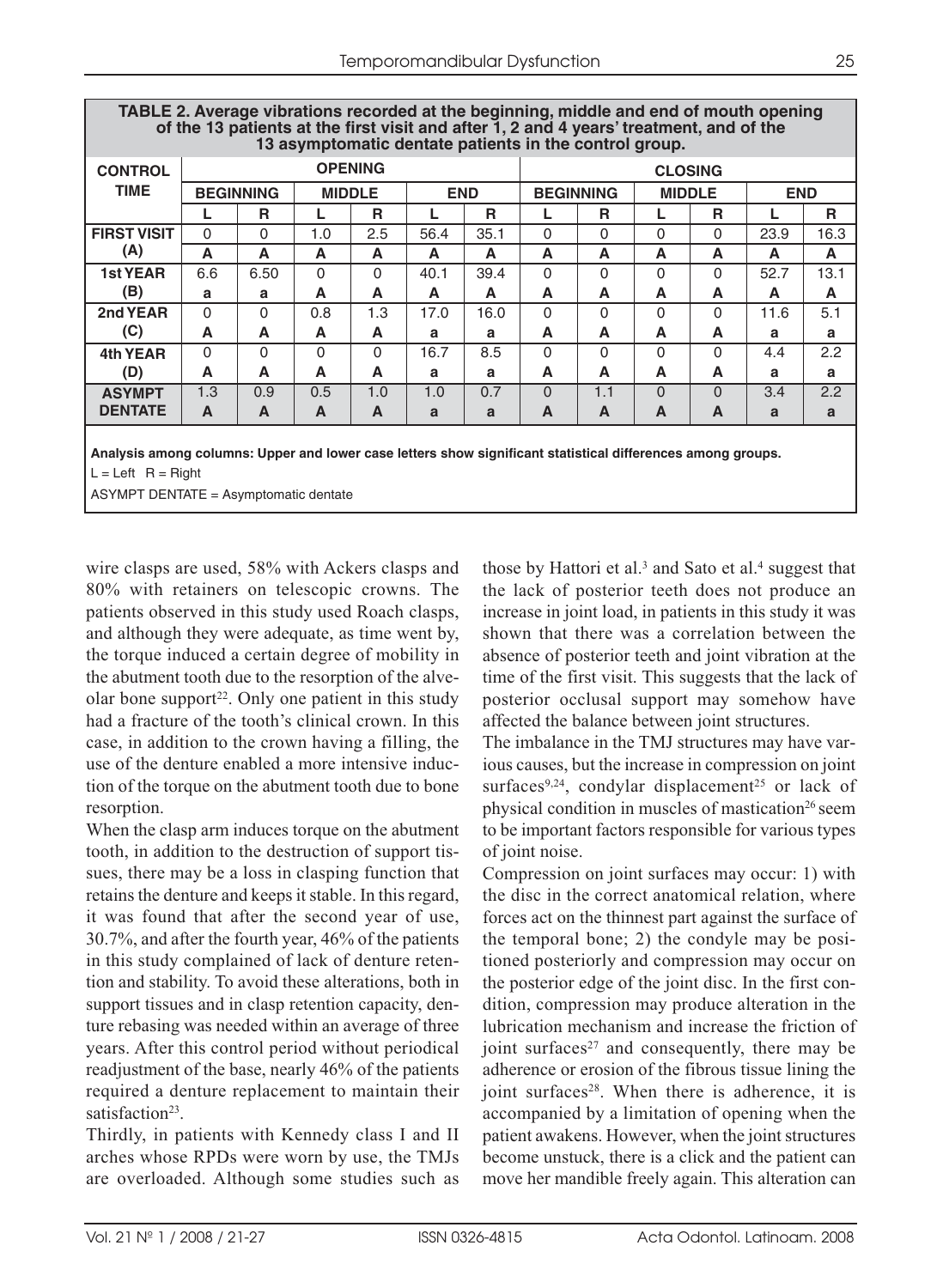only be identified by means of the clinical history of the disease, and was not found for any patient during this study. On the other hand, if compression produces erosion<sup>16</sup>, as the disc passes over these irregularities, it produces low-intensity vibrations, usually in the middle of opening and closing. This condition was found in some patients both at the first visit and after two years of post-operational follow-up.

However, this compression may occur at the posterior edge of the disc and produce morphological alterations. When there is compression at the posterior edge of the disc, in addition to thinning the disc, it may allow stretching of the retrodiscal ligaments. When this happens, the disc is displaced forward and produces joint noises with vibratory intensity related to the degree of morphological alteration of the edge and of the posterior ligaments that connect the disc to the condyle and the temporal bone. When the missing teeth are replaced, the vertical dimension and occlusion are reestablished and the joint structures acquire a more stable anatomical position, so that during mastication, the condyle is positioned at the central part of the disc and does not compress the posterior edge, does not make the disc move, and eliminates joint vibration during mouth opening and closing.

On the other hand, some patients with unilateral or bilateral absence of posterior teeth do not have joint vibration, notwithstanding studies such as those of Martinez et al.<sup>14</sup> and Ciancaglini et al.<sup>17</sup> showing they have greater prevalence. Therefore, in addition to the orthopedic imbalance of the mandible, there must be another associated factor,

**CORRESPONDENCE**

Prof. Adj. Alício Rosalino García Rua José Bonifácio,1193 – Vila Mendonça, CEP 16015-050, Araçatuba-São Paulo. Telephone: 3636-3246 Fax: (18)3636-3245 e-mail: argarcia@foa.unesp.br

#### **REFERENCES**

- 1. Feingold GM, Grant AA, Johnson W. The effect of partial denture design on abutment tooth and saddle movement. J Oral Rehabil 1986; 13:549-557.
- 2. Kayser AF. Shortened dental arches and oral function. J Oral Rehabil 1981; 8:457-462.
- 3. Hattori Y, Satoh C, Seki S, Watanabe Y, Ogino Y, Watanabe M. Occlusal and TMJ loads in subjects with experimentally shortened dental arches. J Dent Res 2003; 82:532-536.

such as stress, for morphological alteration and joint noise to develop.

Patients lacking posterior support may develop the habit of chewing with their front teeth, which requires the mandible and condyle to be projected forwards, thus avoiding their cranial displacement<sup>9</sup>. The lack of teeth damages the masticatory efficiency in these patients, and allows some physical deconditioning of the mandibular muscles. In this case, when the mandible moves, the joint structures vibrate at intensities below 30 Hz, barely recorded during the examinations with sensitive equipment.

In this study, it was found that on replacing teeth, the patient regains occlusal stability. However, this stability is only efficient for keeping the intra-joint structures of the TMJ stable as from the second year of constant denture use, improving a little more after the fourth year. Physical conditioning of mandible elevator muscles might be a determining factor for maintaining the integrity of the joint.

### **CONCLUSION**

Patient follow-up over four years showed that, using this methodology:

There was no relationship between TMD and Kennedy class I and II partially edentulous condition.

Patient dissatisfaction increases after the second year and reaches 46% during the fourth year of denture use.

Joint noise decreases after posterior tooth replacement with statistically significant reduction after two to four years of denture use.

- 4. Sato S, Fueki K, Sato H, Sueda S, Shiozaki T, Kato M, Ohyama T. Validity and reliability of a newly developed method for evaluating masticatory function using discriminant analysis. J Oral Rehabil 2003; 30:146-151.
- 5. Tumrasvin W, Fueki K, Ohyama T. Factors Associated with Masticatory Performance in Unilateral Distal Extension Removable Partial Denture Patients. J Prosthodont 2006; 15:25-31.
- 6. Ikebe K, Nokubi T, Morii K, Kashiwagi J, Furuya M. Association of bite force with ageing and occlusal support in older adults. J Dent 2005; 33:131-137.